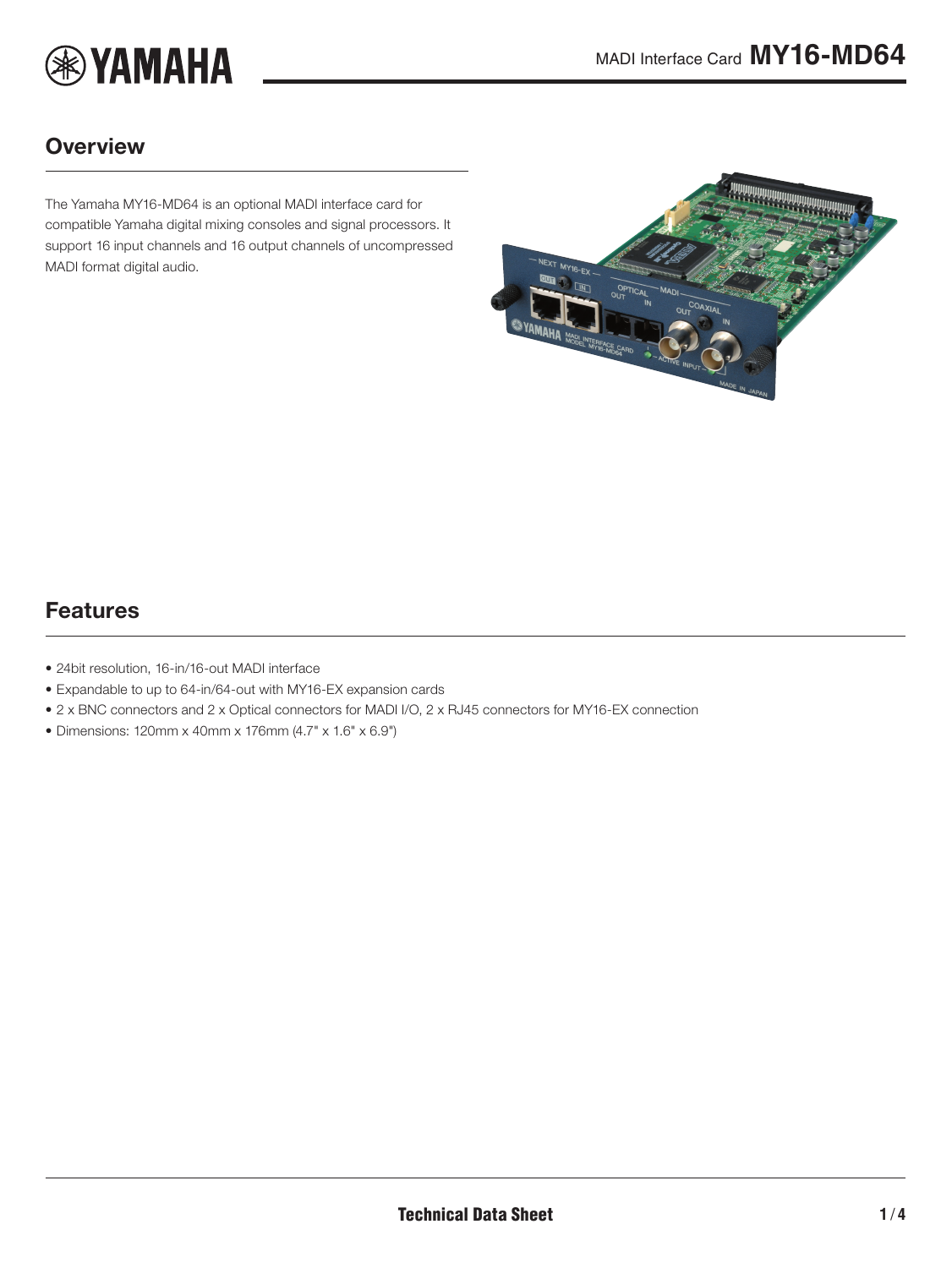

# **Specifications**

#### **General Specifications**

| <b>Channel Count</b> | 16IN / 160UT                                  |
|----------------------|-----------------------------------------------|
| Format               | MADI                                          |
| Resolution           | 24bit                                         |
| Connector            | 2 x BNC (MADI coaxial),                       |
|                      | 2 x MADI optical,                             |
|                      | 2 x RJ-45 (for MY16-EX)                       |
|                      | * expandable to 64IN/640UT with MY16-EX cards |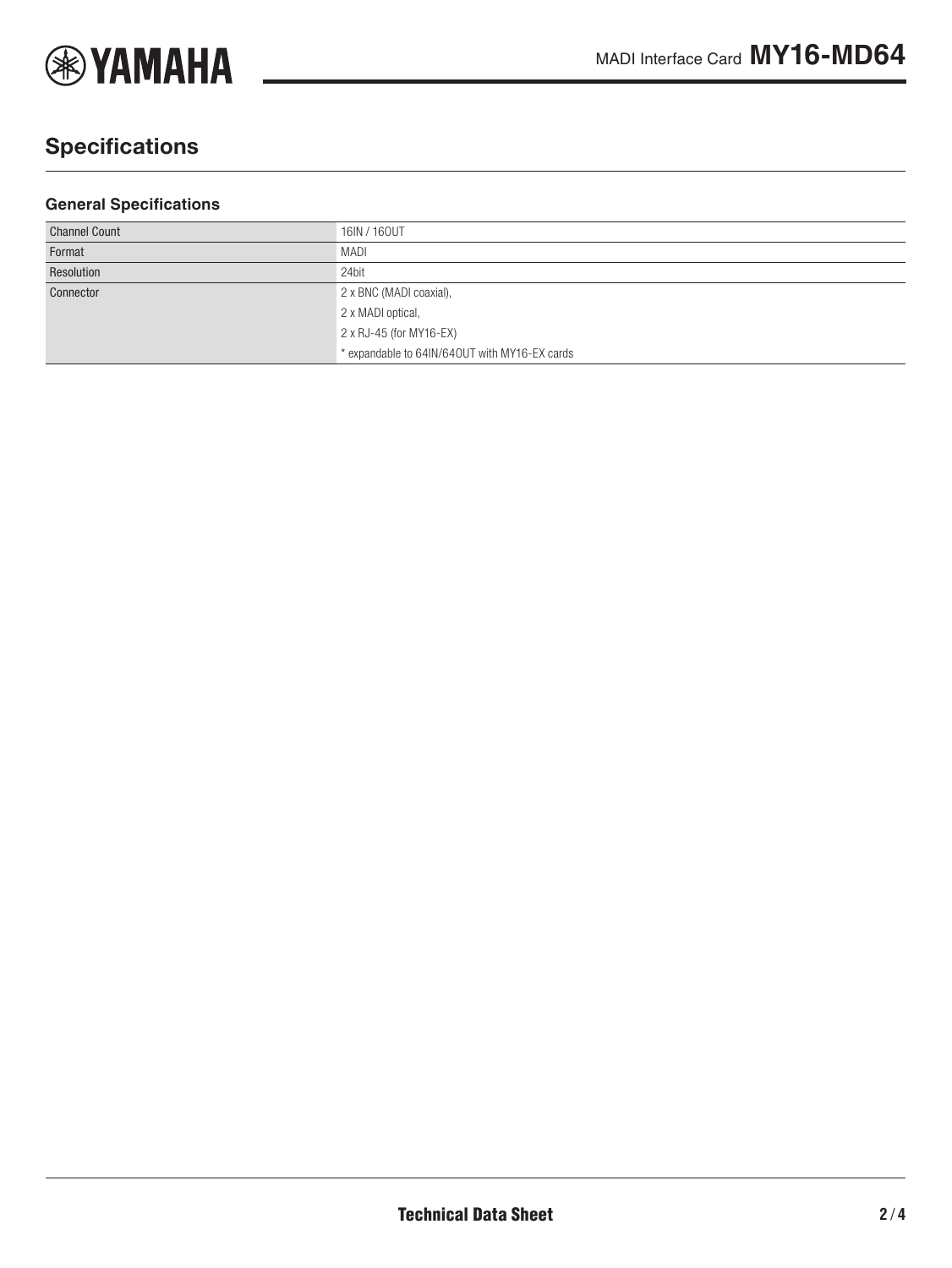

# **Dimensions**